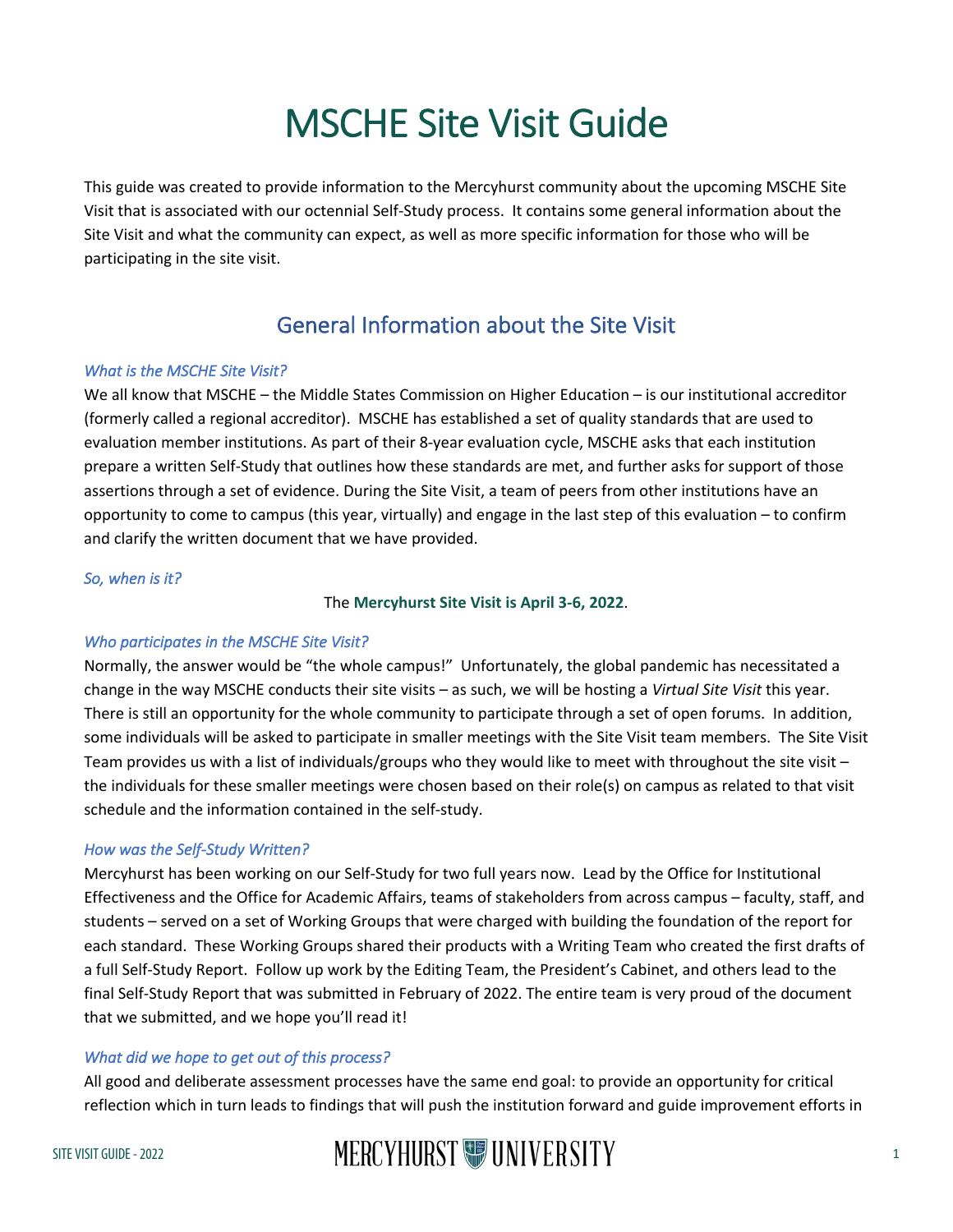the years to come. Mercyhurst truly believes that it is through such continuous evaluation and growth that we continue to be a university of distinction. In addition to these broader ideals, though, the Steering Committee facilitated the identification of Mercyhurst-specific goals and outcomes that would both guide the self-study and provide an opportunity to look at more specific issues. As part of the effort to engage the campus community early and often in the self-study process, the steering committee provided all faculty, staff, and students with the opportunity to contribute ideas for the intended outcomes of the self-study. After broad participation across campus, themes were extracted to create a set of intended outcomes that address the issues put forward by community members.

By engaging in this self-study process, Mercyhurst intends to:

- • demonstrate how Mercyhurst University currently meets the Commission's Standards for Accreditation and Requirements of Affiliation;
- • focus on continuous assessment and improvement of institutional policies and procedures to better achieve the Mercyhurst Mission and address institutional priorities;
- • engage in an inclusive and transparent self-appraisal process that actively and deliberately seeks to involve all campus constituencies and institutional stakeholders;
- consolidation of the North East and Erie campus communities; and • identify current and possible future practices of support of the student experience for all students in order to develop more effective, equitable, and sustainable programs, particularly in preparation for
- • explore ways in which the Mercyhurst community can actively and authentically engage the Mercyhurst Mission, especially as it intersects with the core values of being Socially Merciful, Globally Responsible, Compassionately Hospitable, Intellectually Creative, and Reflectively Aware Ambassadors of Service.

 Strategic Plan processes, Mercyhurst University identified the following institutional priorities: Through engaging in self-appraisal in this integrated and meaningful way during both the Self-Study and

- • Engage and invest in academic program development that provides flexible degree pathways and disciplines, while maintaining the core liberal arts values of the institution. diverse offerings for graduate and professional programs as well as programs in allied health and related
- • Enhance the effectiveness of our co-curricular programs, in line with the changing needs of the student population, and with special attention to the areas of mental health and non-traditional student services.
- • Ensure a strong foundation for the university by focusing on building financial security, stabilizing and augmenting the physical and human resources, and actively engaging with the Sisters of Mercy as we prepare to enter our second century.

#### *What comes next?*

 After the site visit, our team will finalize a written report. That report will be presented to the Commission – the about our accreditation. We will receive written notice of their decision late this fall. MSCHE – for review at their next Board meeting. At that time, the Commission will make a final determination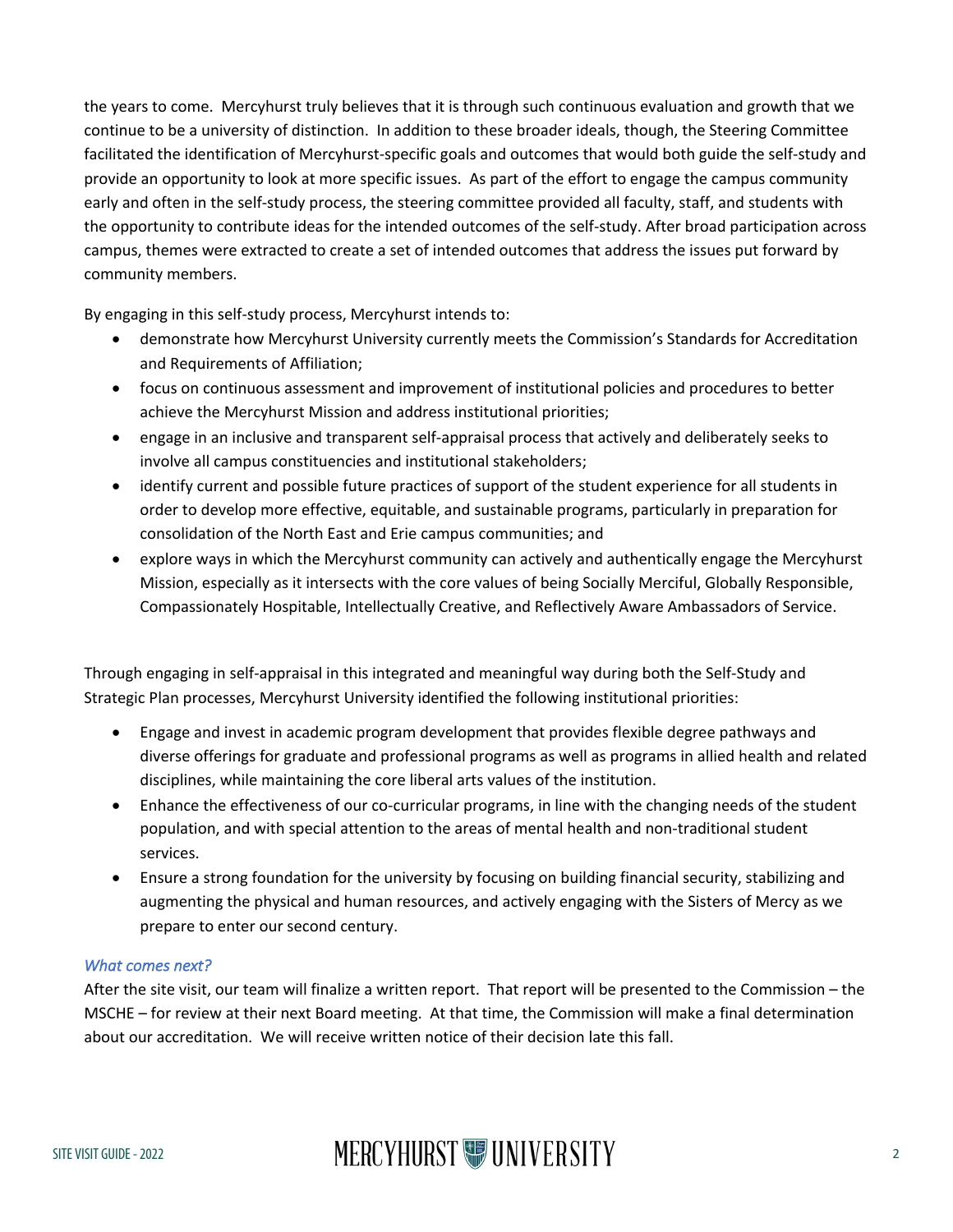#### *Do we HAVE to be accredited?*

 Yes. Institutional (formerly regional) accreditors like MSCHE have been charged by the federal Department of Education with ensuring that all institutions meet a set of quality standards. By successfully engaging in this process, MSCHE confirms that we are in good standing, which allows to maintain our eligibility to award federal financial aid for students. Our students rely on our accreditation to receive financial aid.

# SITE VISIT GUIDE - 2022 **SITE VISIT GUIDE - 2022**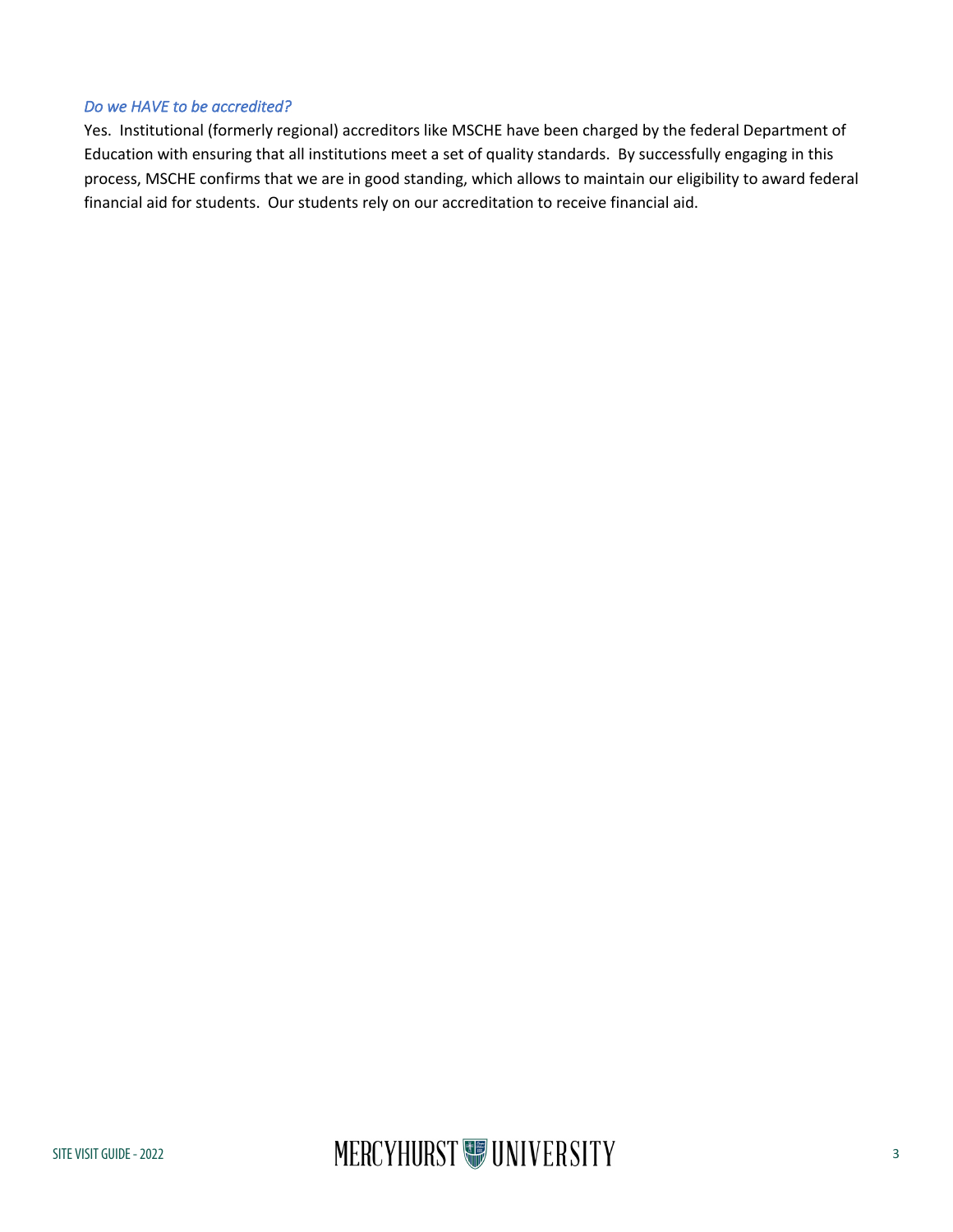# Information for Participants

 First, know that we are very grateful for the time that each of the participants will put in to this process. You are the voice of Mercyhurst in those meetings, and we know that the time and energy you put into preparing for these meetings will pay dividends in a successful site-visit, and ultimately, reaccreditation process.

# Preparing for the Visit

 Most importantly, being prepared for the visit entails being *prepared with information*. Remember that our site visit team members will have spent many hours learning, reading, and researching us – they will be well- prepared, and we should be likewise. How can you prepare? There are a few key things you can do to get ready:

- standards, as that will be the basis of your discussion with the visiting team. As you read, pay particular attention to the final sections that highlight our strengths, ongoing initiatives, and opportunities for • **Read the Self-Study.** It will be particularly important to read the chapters associated with your future development.
- **Reflect on your own unit.** Some guiding questions follow in future sections, but the most important thing is that you sign-on to the meetings with a set of examples fresh in your mind. That way, you'll be ready to provide information as requested by the visiting team.
- • **Be flexible.** We've done everything we can to help the visit go as smoothly as possible, but there will always be hiccups. Some meetings may end early, some may run late, and the virtual format always adds an element of the unknown. Remember that it is okay – our visiting team members are humans, too, and so we'll all take a breath, laugh it off, and show them our resilient Mercyhurst spirits.

# Thinking about your Unit

 Whatever specific questions the team members may ask, one thing will be consistent: they'll want to hear about the good things that really are happening at the institution. As such, it's always a good idea to have a set of examples ready for your individual unit. To start thinking of these examples, consider these guiding questions:

- What is your unit/area doing *for student*s? What about for the whole university?
- How are you assessing what you are doing?
- • What improvements or changes have you made or are you planning to make? It's even better if you can share measurements of the impact that past changes have made!

 No matter what examples you come up with and are ready to share, remember that it is important to answer the question that was asked and to do so clearly, concisely, and honestly.

# Additional Evidence

If a team member requests additional evidence, please email **ie@mercyhurst.edu** describing the evidence that was requested, as well as information about the request, including what meeting it was in, who requested, and a short description of why it was requested, if you know it. All additional evidence must be uploaded by the accreditation liaison officer to a special portal, so please do not share it with the team members yourself.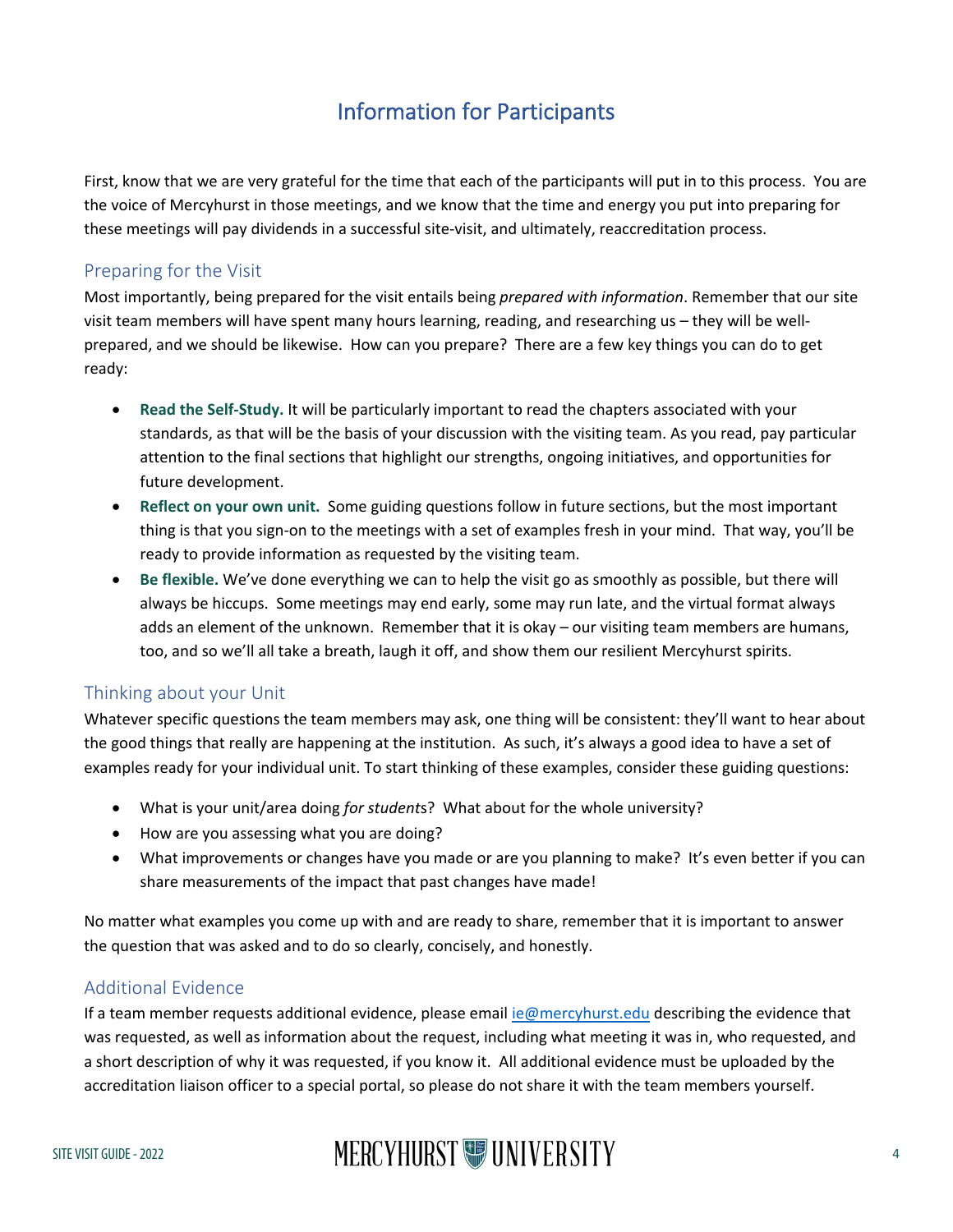When it comes to the site visit and participating in the team, use the following as a guide for interactions with the team members and our Mercyhurst peers.

| Instead of                                                              | It's Better To                                                                                                                                                                           |
|-------------------------------------------------------------------------|------------------------------------------------------------------------------------------------------------------------------------------------------------------------------------------|
| Attending the meeting unprepared                                        | Read the standard itself, review the self-study document, and have<br>good examples from your unit ready for discussion                                                                  |
| Talking only about the past                                             | Balance the present with the future, and remember that this process is<br>really about continuous improvement                                                                            |
| Focusing one a single unit                                              | Be inclusive of everyone represented in the meeting and allow others<br>to share good examples                                                                                           |
| <b>Expressing negativity</b>                                            | Be honest, but avoid the urge to "air dirty laundry"                                                                                                                                     |
| Feeling frustrated by questions that<br>are addressed in the self-study | Remember that the goal of the visiting team is to confirm and clarify,<br>so asking questions like this is expected                                                                      |
| Being disengaged                                                        | Be mindful of your body language, phone distractions, and other things<br>that can take away from giving our full attention to the visiting team<br>meetings (especially while on Zoom!) |
| Engaging in hearsay                                                     | Stick to what is in the self-study document and what you know to be<br>true from your unit                                                                                               |
| Making up an answer that you<br>aren't sure of                          | Tell them that you don't know, and help them know who should be<br>asked instead                                                                                                         |
| Volunteering to send more<br>evidence                                   | Let them request it directly, and send all such requests to<br>ie@mercyhurst.edu                                                                                                         |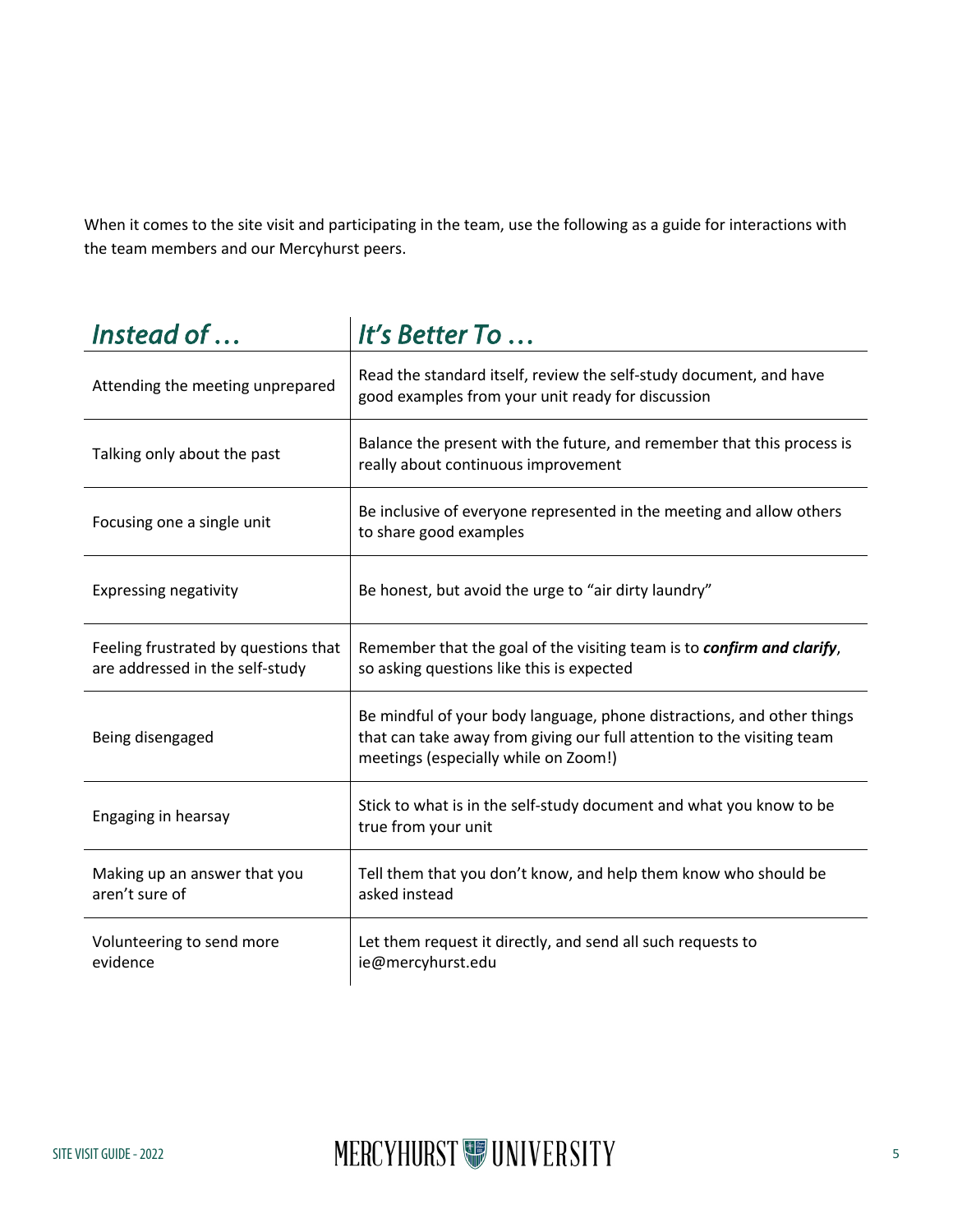# *Excerpt from the Self-Study*  Chapter 1: Executive Summary

 This Self-Study Report serves the pragmatic purpose of demonstrating the University's compliance with the Middle States Commission on Higher Education (MSCHE) Requirements of Affiliation and Standards of Accreditation. Through that process we have identified areas of strength and also opportunities for innovation and improvement, many of which we have already started to address. However, the self-study has done something even more important, which is what all good and deliberate assessment processes do: it has provided the University with an opportunity for critical reflection which in turn has led to findings that will push the institution forward and guide improvement efforts in the years to come.

# *Mission and Goals [Standard I]*

 The University's commitment to the mission, core values, and Mercy heritage is clear. Mercyhurst's mission and evidenced through initiatives like outREACH and the ongoing efforts toward supporting diversity, equity, inclusion, and justice. As we move forward, Mercyhurst will continue to be guided by the mission in decision making, but with an increased awareness of the importance of operationalizing and documenting those impacts, specifically as they relate to resource allocation. liberal arts tradition come together to create opportunities for a truly transformative education experience, as

# *Ethics and Integrity [Standard II]*

 practices, transparent interactions, and the promotion of a culture of care and concern for all members of the university community. As we move forward, Mercyhurst will continue to ensure sustainable human resource practices including a mission-grounded performance review process for all employees and the ongoing review of In the spirit of our core values, Mercyhurst is committed to upholding the dignity of work through ethical policies, practices, and procedures relating to ethics and integrity, both formally and informally.

# *Design and Delivery of the Student Learning Experience [Standard III]*

 Mercyhurst University continues to demonstrate the foremost importance of learning and education through meaningful student experiences, such REACH liberal arts curriculum and the mission-centered outREACH experience, global learning opportunities, educational support systems, and the commitment to teaching as the core of the Mercy Mission. As we move forward, Mercyhurst will continue to emphasize programs that integrate the liberal arts with applied fields of study in preparing students for meaningful careers and lives beyond our gates and continue efforts to support the research scholarship of both faculty and students.

# *Support of the Student Experience [Standard IV]*

 From matriculation through graduation, the University demonstrates a respect and appreciation for the total student experience and strives to ensure that all students understand what it means to be a "Laker for Life." As we move forward, Mercyhurst will build on progress made in educational effectiveness to understand the value of assessing learning and other outcomes more deeply in the student services areas.

# *Educational Effectiveness Assessment [Standard V]*

 Mercyhurst University has made significant progress in the area of educational effectiveness assessment since the last decennial review, and those efforts have manifested a culture of engagement in assessment at the provided the university with learning outcomes data tied directly to mission that cannot be matched by many individual, course, program, and university levels. Notably, efforts toward assessing the outREACH program have institutions. As we move forward, Mercyhurst will continue this positive trajectory as we refine efforts to gain